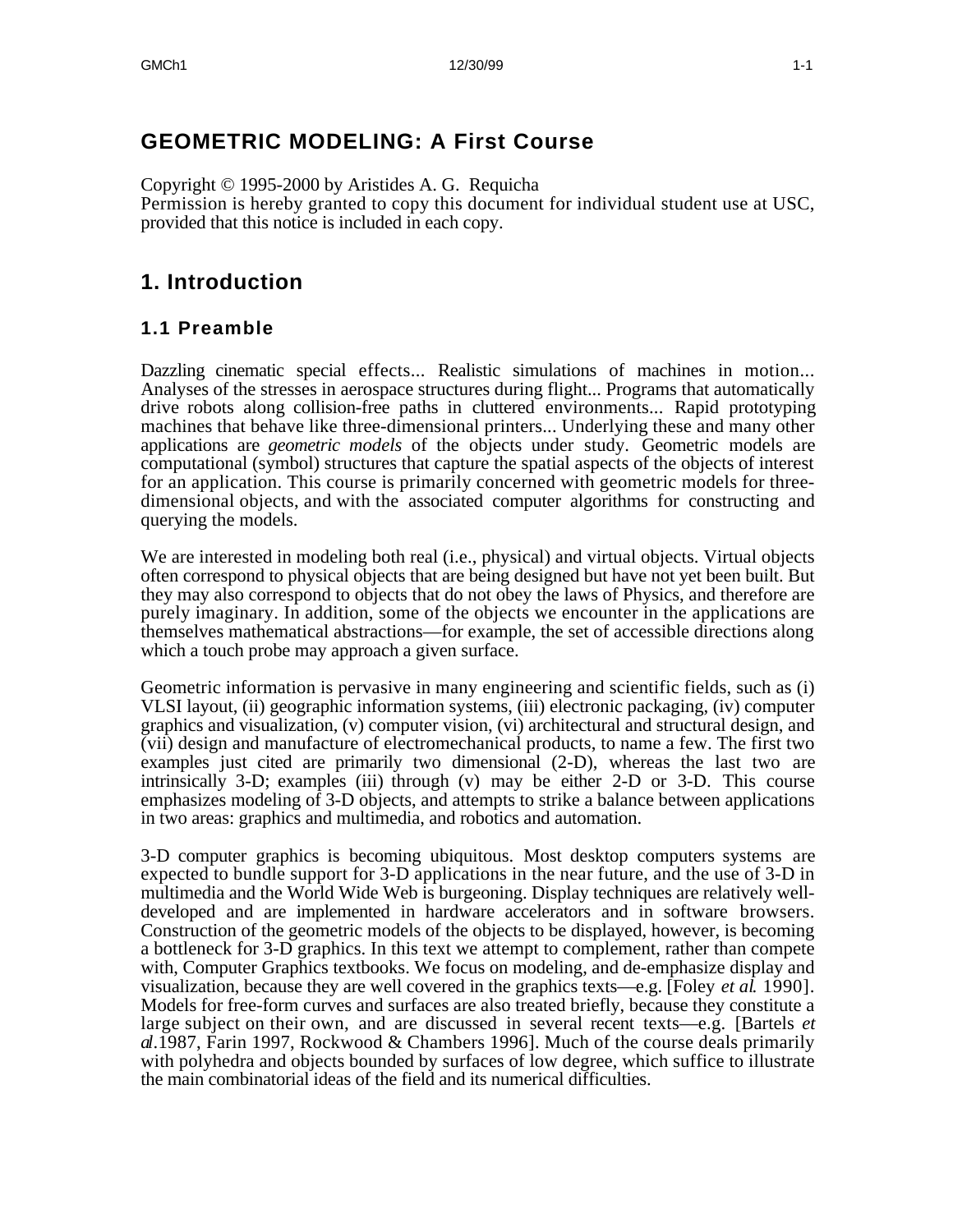The intended audience are undergraduates in Computer Science or Engineering disciplines at the junior or senior level, and practicing engineers. The material corresponds to a typical semester course, and has been class-tested at the University of Southern California. Mathematical pre-requisites are the usual calculus courses, including analytic geometry. Knowledge of linear algebra is helpful, but we use little of it beyond elementary concepts such as matrix multiplication.

The sections titled Mathematical Underpinnings, which typically appear towards the ends of chapters, are written tersely and require a higher level of mathematical maturity than the remainder of the text. They are intended to provide supplementary mathematical material, and entries into the mathematical literature. They should be ignored in standard undergraduate courses. End-of-chapter sections titled Further Explorations provide a glimpse of geometric modeling material not covered in the text, with references to the literature. These sections should also be ignored in undergraduate courses. Further Explorations are not meant to be exhaustive. The geometric modeling literature has exploded over the last few years, and it is not possible to cover it completely in a text of reasonable size.

A graduate course can be designed around the material presented here by expanding the Mathematical Underpinnings sections, and adding a few advanced topics from the current literature referenced in the Further Explorations sections, or at the discretion of the instructor. Graduate versions of this course have been taught by the author at USC and earlier at the University of Rochester since the mid 1970s. The material has now become sufficiently well codified to be taught to undergraduates.

Readers are assumed to have a certain computational maturity. They should be familiar with basic programming notions such as data structures and recursion, and be proficient in C or related object-oriented programming languages such as  $C++$  or Java. Students with good  $C$ skills can learn C++ or Java in parallel with the course material.

Learning about computation without *doing* computation is not very sensible. But interesting exercises in geometric modeling require a fair amount of software, which cannot be written within the time constraints of typical university or self-study courses. Early versions of this course were taught in Pascal, and then in C, with custom packages for vector and matrix manipulation, and for display. In the late 1990s the language used was C++ and a Geometric Tool Kit (GTK) was provided to deal with much of the low-level computation and graphical display involved in typical geometric modeling problems. Display was done by using a VRML browser. The current version uses Java and the Java 3D Application Programming Interface (API). By building upon available low-level facilities students can tackle significant problems, and construct prototype geometric modeling systems.

Programming assignments can include small graphic user interfaces to the core geometric computations that are the main subject of the course. With modern interface design tools, such as the Java Swing API, it is possible to implement attractive interfaces with a reasonable effort.

The remainder of this text is organized as follows. Sections 1.2 and 1.3 discuss the role of geometric information in two specific application domains. Section 1.4 proposes a systematic approach to the study of geometric modeling. The final section of this introductory chapter presents a historical summary of the field. Chapter 2 presents basic concepts from Euclidean and projective geometry and uses them to model motions and projections. Chapter 3 deals with fundamental issues in the computer representation of physical objects and presents the main approaches for representing object geometry. Chapter 4 addresses representations for curves and surfaces, and Chapter 5 representations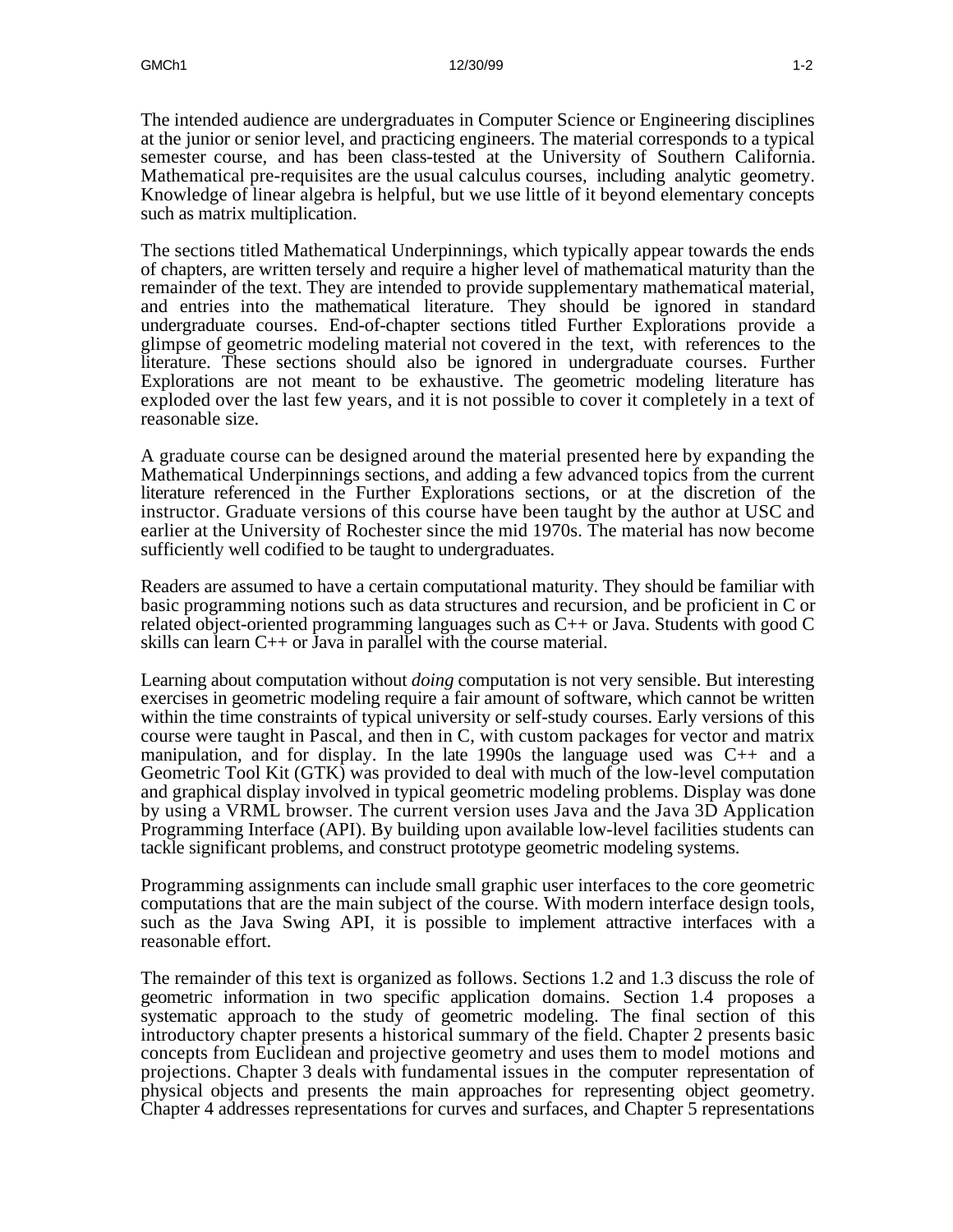for solids. The next two chapters are devoted to algorithms. Chapter 6 presents some of the fundamental algorithms that serve as building blocks for the application algorithms discussed in Chapter 7. Finally, Chapter 8 adresses geometric modeling systems issues.

## **1.2 The Role of Geometry in CAD/CAM**

In this section we focus on a specific application area, mechanical and electromechanical Computer-Aided Design and Manufacture (CAD/CAM), and discuss briefly the role that 3- D geometry plays in it.

Figure 1.2.1 shows the traditional organization of activities in the life-cycle of a product. Functional requirements, constraints, and optimization criteria are derived from market considerations, and serve as input to the design process. Designers generate detailed specifications for the parts and assemblies to be produced. These specifications consist primarily of geometrical information about the objects, augmented with non-geometric data such as material, hardness, and so forth. Traditionally, the geometry was defined through engineering drawings, but these have major drawbacks, as we shall discuss later, and are being replaced by the computer-based models studied in this course.



Figure 1.2.1 - Product development life cycle

The proposed designs are analyzed for compliance with the specifications, and modified if necessary. This may be done by trial and error, or by using computer-aided optimization techniques. Part specifications are passed on to manufacturing, where decisions are made about the processes to be used. These decisions take into account not only the product specifications, but also knowledge about the capabilities, costs and availability of equipment and manufacturing processes (e.g., milling, drilling, injection molding, layered fabrication). The results are plans and programs at several levels, plus *schedules* that provide timing information. High-level plans are usually called *process plans*, and consist of totally or partially-ordered sets of process descriptions. Their lower-level counterparts are sometimes called *operation plans*, and may extend all the way down to specific instructions to machine tools and robots. All the activities discussed thus far are information processing tasks. In contrast, manufacturing-plan execution is a physical process that uses energy and materials to perform the specified operations.

Manufactured parts are inspected, assembled, packaged, and shipped. Assembly and inspection are similar to manufacturing, in that process and operation plans must be generated, and these plans depend critically on part geometries and process capabilities. A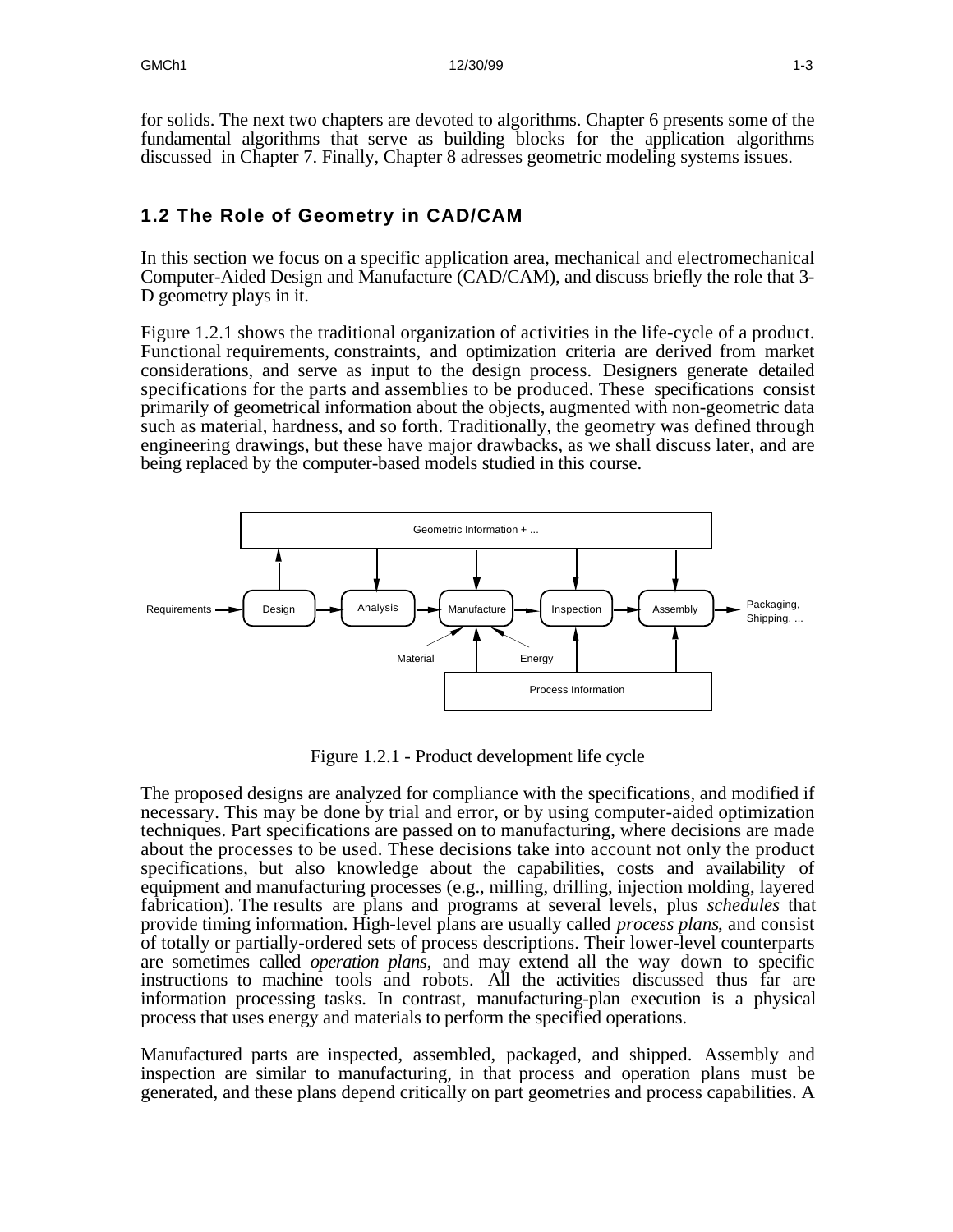complete life cycle would also include service, maintenance, disposal, and perhaps other activities. Finally, the entire process must interface smoothly with the business and management activities of the enterprise, which are not shown in Figure 1.2.1.

The traditional design and manufacturing process just described is sequential and has severe drawbacks. For example, a designer may unnecessarily specify geometric features that are costly to manufacture. Modern manufacturing engineering espouses the principles of concurrent engineering, which have been shown to lead to better quality, lower cost, and faster time to market. In essence, all of the activities shown in Figure 1.2.1 are still performed, but in parallel, rather than sequentially. This ensures that designers have timely feedback on the downstream consequences of their design decisions. Figure 1.2.2 depicts what we call an Engineering Environment, by analogy with the Programming Environments that are commonplace in Software Engineering. Engineering Environments are well suited for supporting the concurrent engineering paradigm.



Figure 1.2.2 - Engineering Environments

A designer interacts with the product requirements, sometimes negotiating them with marketing and management. He or she also interacts with a product design subsystem through a suitable human-computer interface. Computer models for evolving designs are stored in a data base. Several specialists, which may be humans or programs, reason about the product design and produce two kinds of information: feedback to designers, and process plans and programs for driving the actual manufacturing machinery. Plans are also stored in the data base. The computer-based specialists and other computational processes shown in the figure invoke a set of fundamental computational tools of generic applicability. These include the geometric modeling tools studied in this course, plus optimization procedures, algebraic routines, constraint-maintenance subsystems, and so forth. Engineering Environments that support collaborative work, distributed in time and space, raise interesting design and research questions, and are still embryonic. System architectures based on intelligent agents offer potential solutions.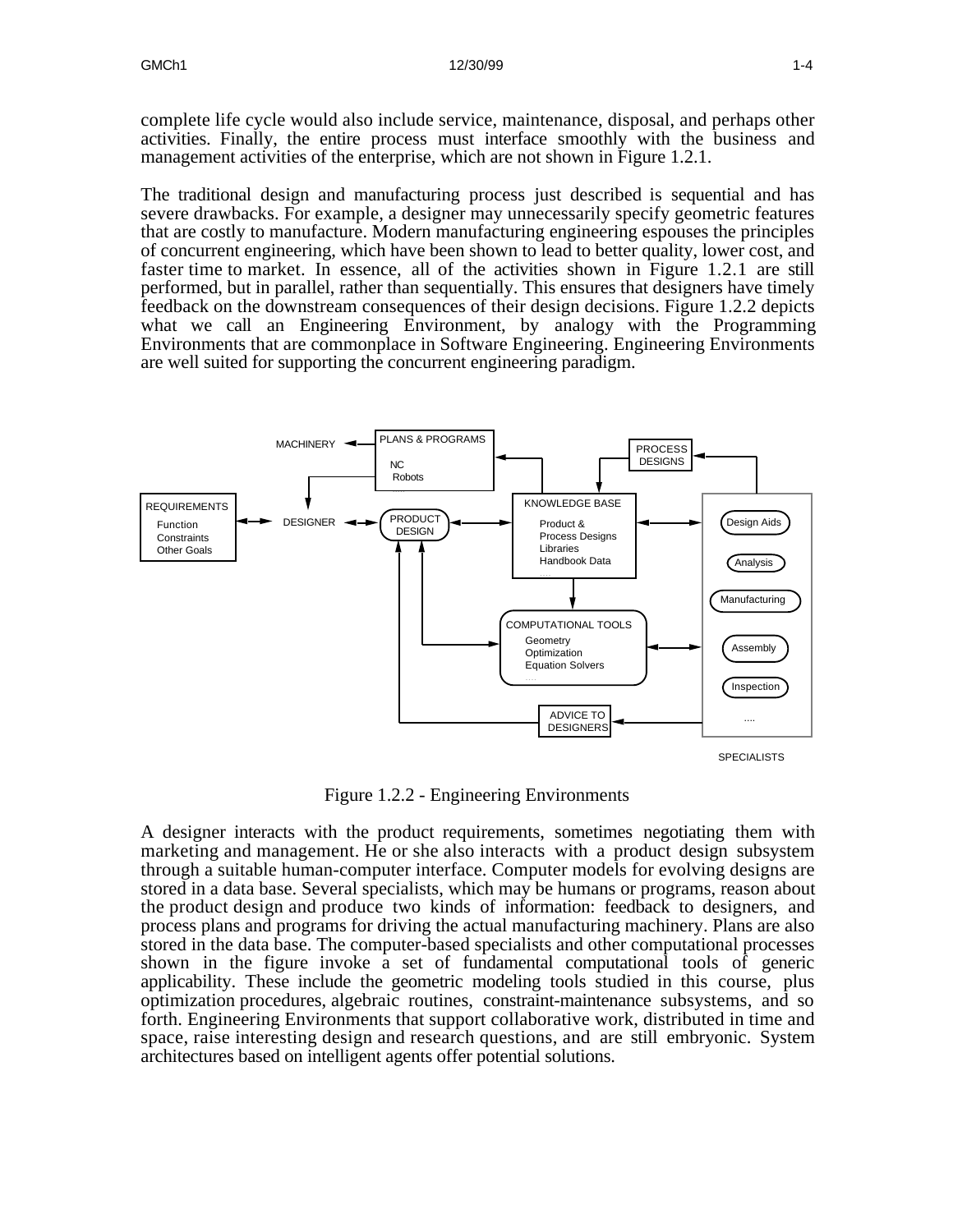### **1.3 The Role of Geometry in 3-D Graphics**

Computer Graphics in its early years was 2-D, and objects were defined by sequences of drawing commands. But it soon became clear that it was important to distinguish between the *model* of the object to be displayed, and the display primitives themselves. This distinction is especially important in 3-D applications. Today, a typical graphic application provides a Graphic User Interface (GUI) with which a (human) user defines *graphic models* of the objects to be displayed. The objects are then *rendered* by *image synthesis* software and hardware, producing the desired output, as shown in Figure 1.3.1. Rendering techniques and systems have evolved significantly over the past two decades, and are now capable of photo-realistic displays with texture and reflections, Virtual Reality (VR) immersive displays, and so on.



Figure 1.3.1 – Graphics modeling and rendering

Graphic models contain the shape or geometry of the objects, *i.e.*, their geometric models, but they often require additional information such as color, texture, and so on. For applications that involve animation, the temporal behavior of the objects must also be described. Our brief discussion of graphics and CAD/CAM applications (in the previous section), shows that geometric models normally must be augmented with applicationspecific data to be practically useful.

The geometric models needed in 3-D graphics are not always built directly by a user, as shown in Figure 1.3.1. Sometimes they are constructed by Computer Vision techniques from existing physical objects, or are acquired by medical imaging equipment such as CAT (Computer Aided Tomography) scanners, or are the result of scientific computations that simulate physical phenomena. Some rendering techniques do not even require a 3-D model, and have reasonable success in synthesizing images of 3-D scenes from a sequence of 2-D images of existing objects. This is a relatively new area of graphics, called image-based rendering.

Geometric models used in CAD/CAM must be sufficiently accurate and faithful to permit manufacture of the desired objects within tolerances, to determine if there are collisions between objects, and so on. In graphics, however, models do not necessarily have to be realistic, provided that the *images* generated from them *look* realistic to human observers. Thus, Computer Graphics can use certain modeling techniques that are not adequate for CAD/CAM. For example, natural objects such as trees, waves or clouds, are modeled by graphics-specific techniques [Foley *et al*. 1990]. In this text we focus on models that are suitable for both graphics and CAD/CAM. Discussions of graphics-specific modeling techniques can be found in graphics textbooks and in the graphics research literature, for example, in the proceedings of the annual SIGGRAPH conferences. As graphics moves towards more realistic simulations of objects in motion, it has an increasing need for collision detection and other capabilities normally associated with the CAD/CAM domain. Therefore, we are likely to see an increased overlap in modeling methodologies for these two domains in the future.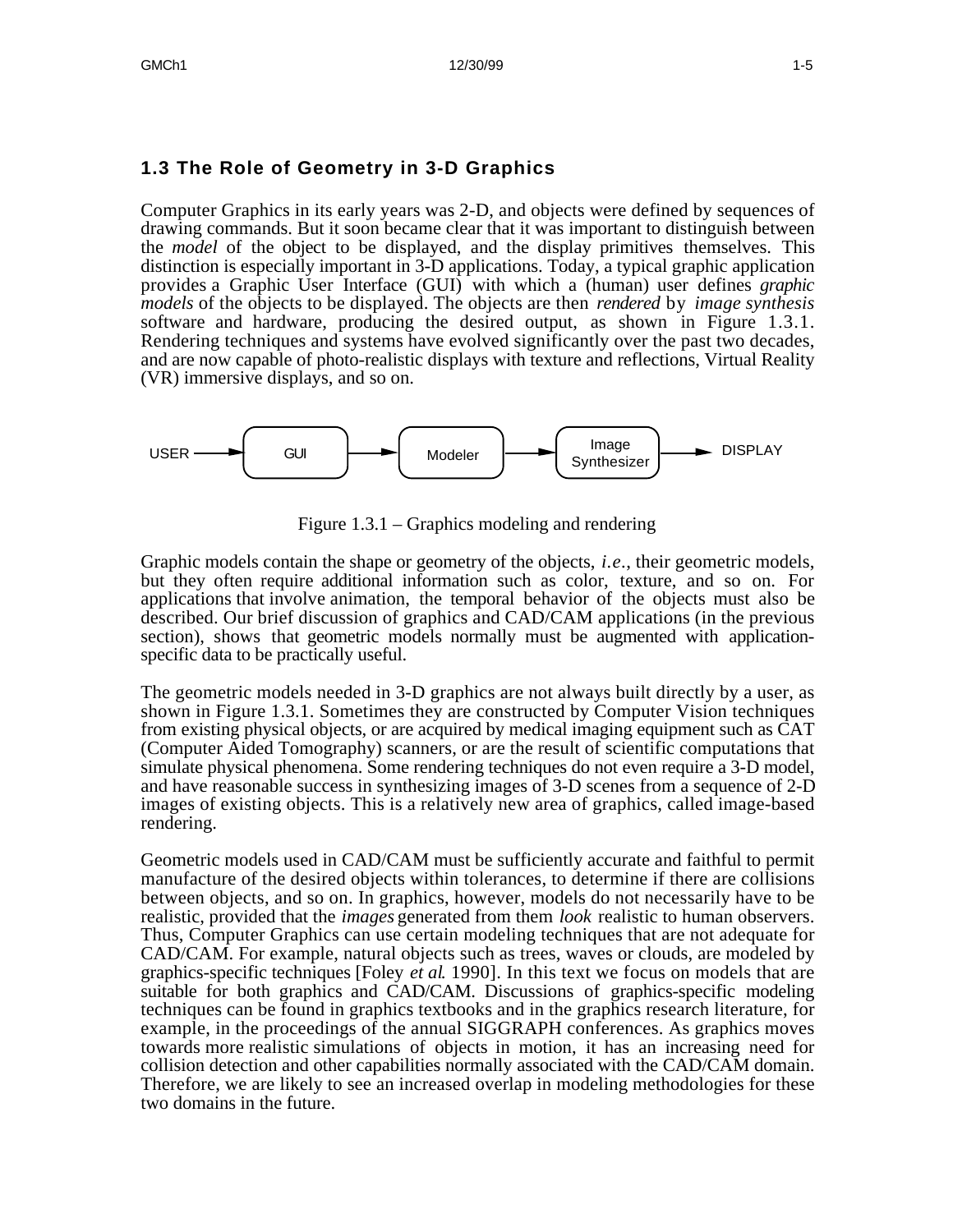Sophisticated Virtual Environments are contributing to a more intimate connection between the Graphics and the Robotics and Automation fields through sharing of spatial reasoning tools. These are used in Robotics and Automation to accomplish tasks without a need for human intervention to plan and program the required actions. For example, to assemble two objects one must determine which approach directions can be used. This knowledge can then be used to drive a robot that assembles the physical objects. Suppose now that we want to display in a Virtual Environment a human joining two objects together. We can program the operation manually, by supplying directly to the Virtual Environment all the low-level motion information. But this is tedious, error-prone and time-consuming. Highlevel programming of actions in the Virtual Environment is possible if we deploy planning tools that use geometric reasoning and are similar to those developed in the Robotics and Automation field.

### **1.4 Models, Representations, Algorithms and Systems**

Mathematics and Computer Science do not deal directly with physical objects and phenomena. They deal with *models* that capture the relevant aspects of the entities under study. We distinguish between mathematical and computational models, and usually refer to the latter as *computational representations* (or simply *representations*). The following non-geometric example illustrates the distinction. The decimal and Roman strings '115' and 'CXV' are computational representations that can easily be stored and manipulated using standard programming language constructs. They clearly represent the "same thing", but what is it that they represent? We could say that they represent physical entities such as collections of pebbles, but then we would have to explain that the color of the pebbles did not matter, nor did their material, nor did the fact that they were pebbles, and so forth. It is more reasonable to say that the strings represent *natural numbers*, which are abstract mathematical entities that capture the aspects of reality relevant to counting. Mathematics provides us with a rich theory of natural numbers that we can use to study the properties of decimal and Roman string representations and associated computations.



Figure 1.4.1 - Physical entities, mathematical models and representations

The ultimate validity of a model of a physical entity must be ascertained experimentally. The models must be able to predict the behavior of the corresponding physical entities. The results of measurements performed in the real word—the answers *A* in Figure 1.4.2—must agree with the values predicted by the model—the answers *A<sup>m</sup>* in the figure. Centuries of experimentation have shown that natural numbers are good mathematical models. Similarly, the 3-D Euclidean space  $(E^3)$  of analytic geometry has proven to be an excellent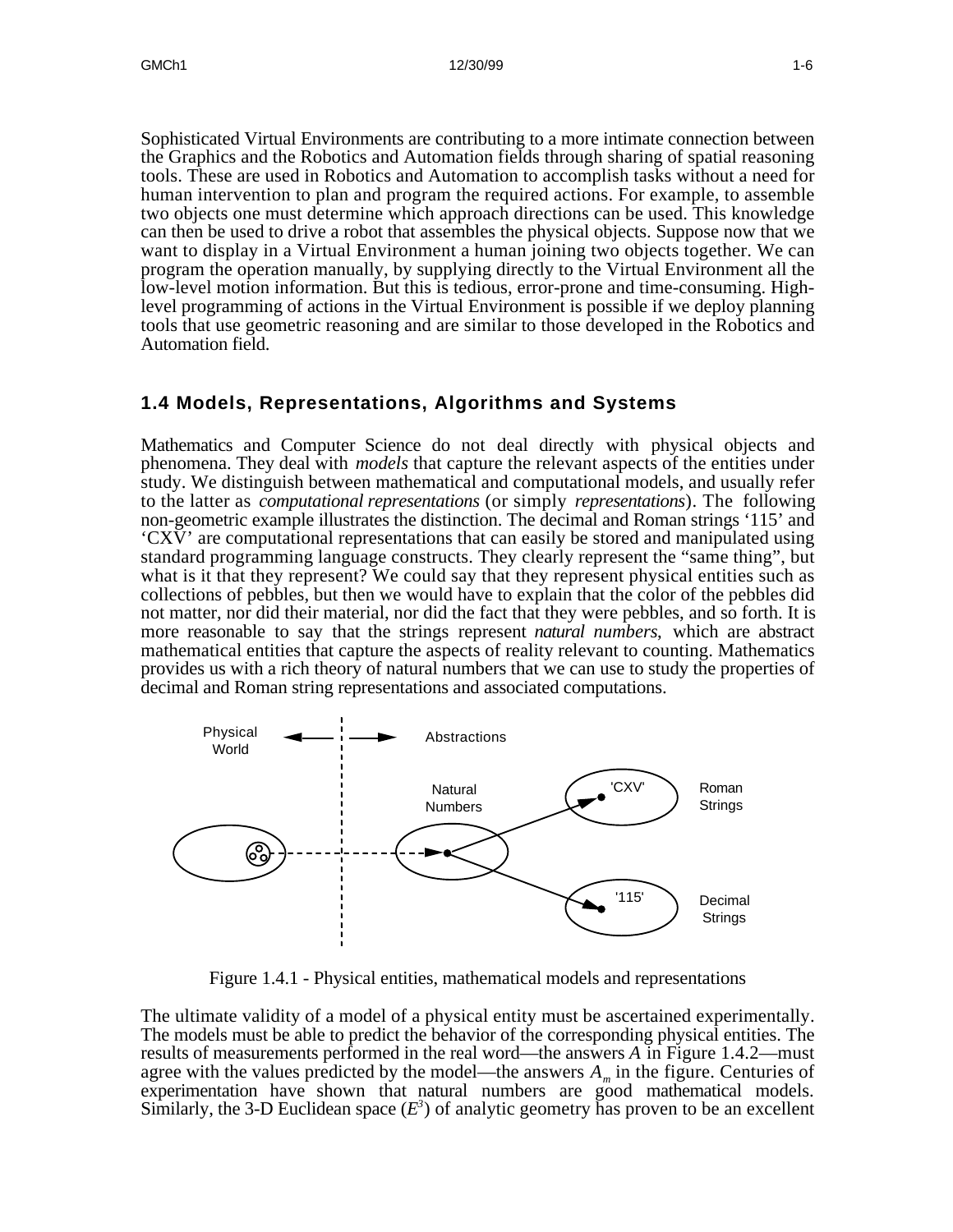model for the spatial aspects of reality, provided that we do not study phenomena at the galactic spatial scale (which requires the curved spaces of general relativity) or involving velocities comparable to the speed of light (which fall under the purview of special relativity).



Figure 1.4.2 - Models and reality

Let us turn now to a simple geometric example. Suppose that we press the tip of a sharp pencil on the top of a desk and make a mark. We can easily conceive a "perfectly sharp" pencil whose tip has zero diameter, and which produces a mark also of zero diameter. This situation may be modeled mathematically as follows. The desktop is modeled by a subset of 2-D Euclidean space  $(E^2)$ , and the tip by a point in that space. If we move the tip on the desktop we can make another mark, which corresponds to another point. Mathematics lets us pose well-defined questions such as "what is the distance between the two points?". The mathematical theory of Euclidean spaces has been developed with great rigor and we can rely upon its theorems and methods.

If we want to compute the distance between two points we need means to designate the points unambiguously. This is the role played by representations. A point in  $E^2$  may be represented by two real numbers, its *x* and *y* coordinates measured with respect to an agreed set of axes, corresponding, for example, to two orthogonal sides of the desk top. Computationally we can use a pair (a 2-element array) of floating point numbers as the representation for the point. (Note, however, that floating point numbers must have finite exponents and mantissas and therefore cannot represent *all* the real numbers; this is the source of many numerical robustness problems in geometric modeling.) With this representation, the distance can be computed by a very simple algorithm that produces a non-negative floating point number by evaluating the familiar expression from analytic geometry involving the square root of a sum of squares.

The methodology embodied in this desktop example may be summarized and generalized with the help of Figure 1.4.3. There are objects of interest in the physical world, such as a desktop and pencil marks. One often needs to answer questions about properties of these objects—for example: "how far apart are two pencil marks?". To do this we first replace the objects by abstractions which we call *mathematical models*. In our example, the desktop becomes a subset of the Euclidean plane, and the pencil marks are modeled by points. Observe that modeling involves abstraction, and ignores many aspects of reality, which are judged irrelevant for the issues to be studied. For example, the Euclidean model of the desktop captures its geometric or spatial aspects, but says nothing about many macroscopic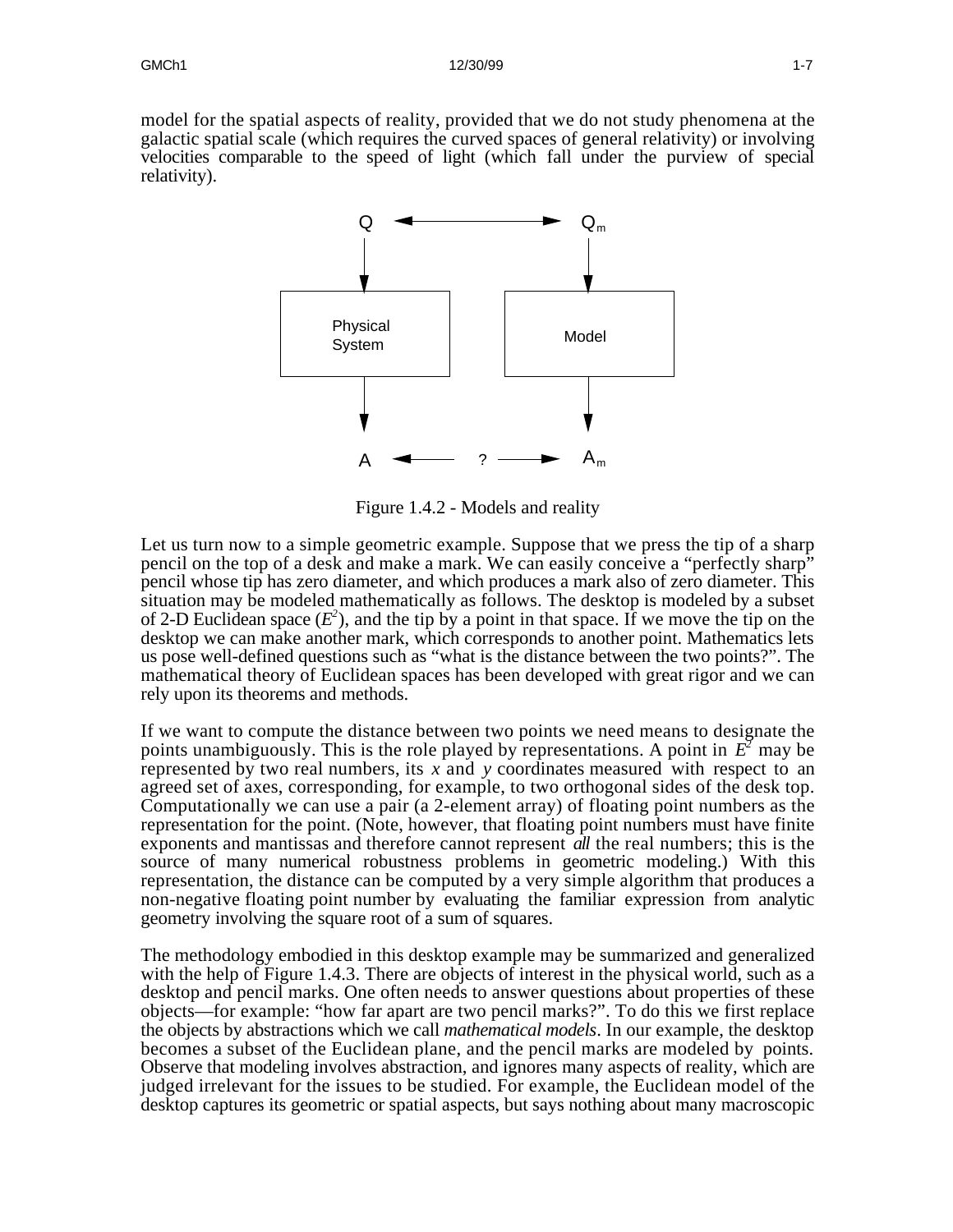properties of the desk such as its material and color. In addition, the atomic nature of the desk is entirely ignored. This implies that each model has a specific domain of applicability. For example, the  $E^2$  model for the desktop is appropriate for studying the stability of solid objects lying on a table, but is clearly unsuitable for dealing with robotic operations at the nanometer scale that move individual atoms or molecules at the solid/gas interface between table and air.



Figure 1.4.3 - A systematic view of modeling

Object properties are modeled by mathematical functions, denoted by *f* in Figure 1.4.3, which map (mathematical models of) objects into the values of their properties. Thus, physical "nearness" is measured by the distance between points, which is a mathematical function that maps two points onto a non-negative real number.

Computation requires a further step. Mathematical models must be associated with corresponding symbol structures, i.e. *representations*, that can be constructed within computers. Thus, we need representations for objects, and for the values of their properties. In our example, points on the plane were represented by pairs of floating point numbers, and distance values were represented by single positive floating point numbers. We also need *algorithms* for doing the actual computation, i.e., for converting the input representations into their output counterparts. In our example, the distance computation evaluates a simple expression containing the coordinates of the input points. Algorithms are sets of computer-intelligible instructions, usually arranged sequentially. Therefore algorithms are *not* mathematical functions. We often say that they *implement* functions, because correct algorithms produce the (representations of the) values of the corresponding mathematical functions.

Our discussions of representations and algorithms, and of Engineering Environments, suggest the following high-level architecture of a generic system for geometric computation—see Figure 1.4.4. The essential components are (i) geometric models, i.e., representations for geometric objects, (ii) algorithmic processes that use such representations to answer geometric queries, such as "what is the distance between two points?", (iii) input facilities for creating and editing object representations, and for invoking processes, and (iv) output facilities and representations for results. The subsystem that provides facilities for entering, storing, and modifying object representations is usually called a *geometric modeler* or *geometric modeling system*.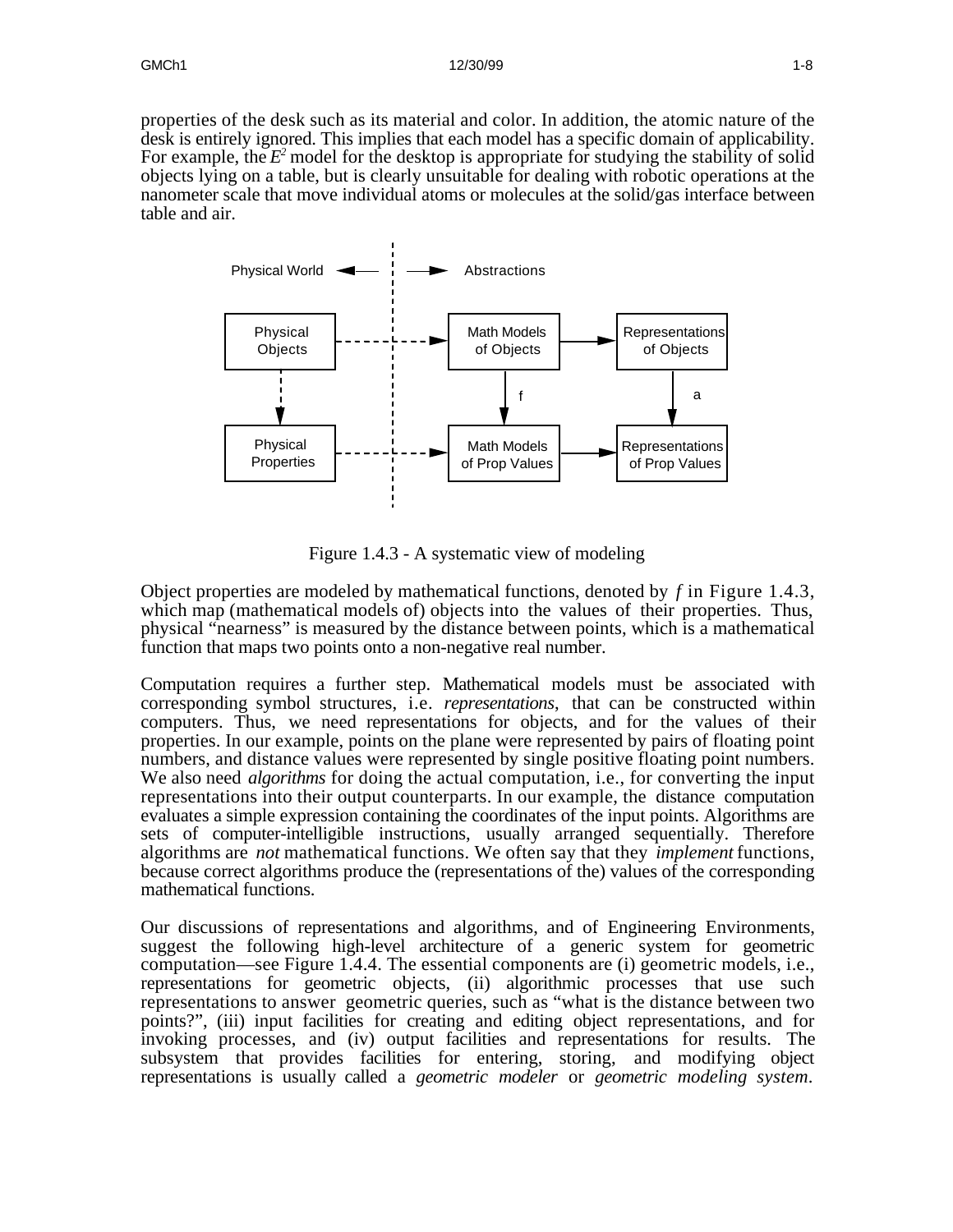Sometimes a geometric modeler is more broadly defined to include some of the facilities, e.g. graphic rendering, that are needed in most applications.



Figure 1.4.4 - A generic system for geometric computation

This course covers all the components shown in Figure 1.4.4, with a special focus on representations and algorithms. We distinguish between fundamental and applicationspecific algorithms. Fundamental algorithms are useful for constructing and maintaining representations of geometric objects, and for a range of applications. They include intersection computations, distances, and so on. Application algorithms are relevant primarily to specific applications such as graphics or the computation of volumes. They often use fundamental algorithms to perform lower-level calculations.

The mathematics that underlies much of the material in this course is discussed very briefly, mainly in the sections titled "Mathematical Underpinnings". A more throrough discussion is appropriate only at the graduate level, because it involves a variety of non-trivial subjects, ranging from general and algebraic topology to differential and algebraic geometry.

### **1.5 Historical Summary**

This section provides a brief, non-exhaustive summary of the historical development of geometric modeling. Articles by many of the pioneers of the field appear in [Piegl 1993], and contain references to the work cited below. A series of survey articles also contain many references and trace the history of the field [Requicha & Voelcker 1982, 1983; Requicha 1988; Requicha & Rossignac 1992].

The beginnings of geometric modeling can be traced to the 1950s, when several related technologies were launched. Computer graphics saw the development of Sketchpad in Sutherland's Ph.D. thesis at MIT, and of the DAC-1 system at General Motors. Sculptured, or free-form curves and surfaces were introduced at MIT by Coons and in France by Bezier and de Casteljau. The APT programming language for numericallycontrolled (NC) machining was initially developed by Ross' group at MIT. Work on modeling of solid objects included Robert's thesis on modeling for vision at MIT, Gutterman proposals for a solid modeling system at Sandia, and the research of Luh and Krolak at IBM.

From this spate of initial activity emerged four main streams of work that evolved largely independently for some two or three decades. The *computer graphics* stream focused on rendering and interaction. Initially, graphics was 2-D and the notion of a model was not acknowledged explicitly. The models were essentially the display lists used to drive the hardware. Later on, computer graphics' models became object approximations through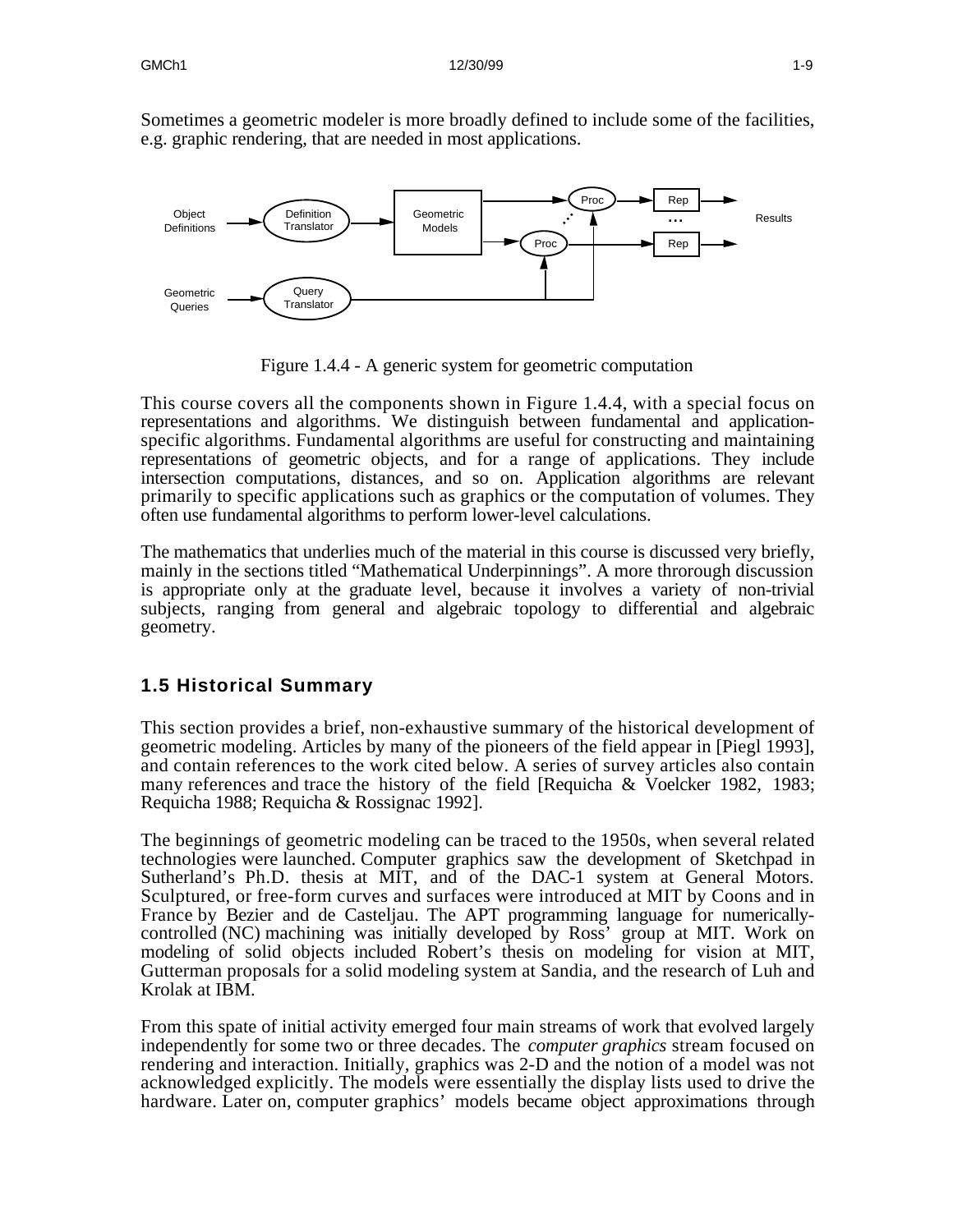unstructured nets of polygons. Today, polygonal models are still prevalent, and associated rendering algorithms and hardware are well developed and capable of producing highly realistic results.

The *wireframe* stream led to the commercial CAD systems of the 1970s and 80s. Initially these systems were simple drafting aids that represented objects by 2-D views composed of lines and arcs. This had unpleasant consequences. For example, when a view was modified the changes were not reflected in the others. Later, wireframe systems adopted representations consisting of unstructured collections of curve segments (i.e. *edges*) in 3- D. As we shall see later, wireframes do not designate solid objects unambiguously, and cannot guarantee the validity of their data.

The *free-form curve and surface* stream found important applications in computer-aided design and manufacture of car bodies, aircraft fuselages and in other tasks in the automotive and aerospace industries. The technology evolved towards B-spline representations (discussed later in this course), which were pioneered by the University of Utah group led by Riesenfeld and Barnhill. (Barnhill moved later to Arizona State University.) NURBS (Non-Uniform Rational B-Splines) are becoming a de-facto standard for free-form surface representation. Free-form surfaces are increasingly being used in animation and other applications in the entertainment industry. Curve and surface modeling is sometimes called Computer-Aided Geometric Design, and has strong ties with numerical analysis and differential geometry.

Solid modeling is distinguished by the use of unambiguous representations for solids. The initial forays cited above were ambitious but met with limited success, and were abandoned. The field resumed progress in the early 1970s when a flurry of activity took place in most of the industrialized countries. Braid's Ph.D. thesis at the University of Cambridge in England introduced the BUILD system. Braid and co-workers became a major force in the commercial solid modeling arena, and were responsible for the ROMULUS, Parasolid and ACIS modelers, the last two of which are still actively being developed. In Germany, work proceeded in the Compac system at the University of Berlin, and in Proren at the University of the Ruhr. Brun's Euclid system was launched in France and Engeli's Euklid in Switzerland. In Japan, Okino developed TIPS-1 at Hokkaido University, and Hosaka developed GeoMap at the University of Tokyo. In the U.S. two systems were built outside academia: the Shapes system at the Draper Labs, and the commercial Synthavision system, which had been developed initially for studying ballistic and nuclear effects and was adapted for CAD applications. In American universities Eastman's group at Carnegie-Mellon produced the GLIDE system with emphasis on architectural applications and data base issues. (Eastman moved to Georgia Tech in the 90s.) At Stanford, Baumgart's system, which was intended primarily for Computer Vision, introduced data structures that were influential in later developments. Finally, the Production Automation Project at the University of Rochester established much of the theoretical foundation for the field, and developed the PADL systems. These were disseminated widely, and several commercial systems were built upon them.

A related, fifth stream emerged in the early 1970s with Shamos' Ph. D. thesis. This stream focuses on the theoretical aspects of design and analysis of geometric algorithms, and has become known as Computational Geometry. (The term had been coined earlier, in the 1960s, by Forrest in England, and also by Minsky at MIT, with a broader meaning.) Computational Geometry has dealt primarily with theoretical problems involving polygonal and polyhedral objects, often in 2-D, but is moving towards a broader domain, with an increased emphasis on applications.